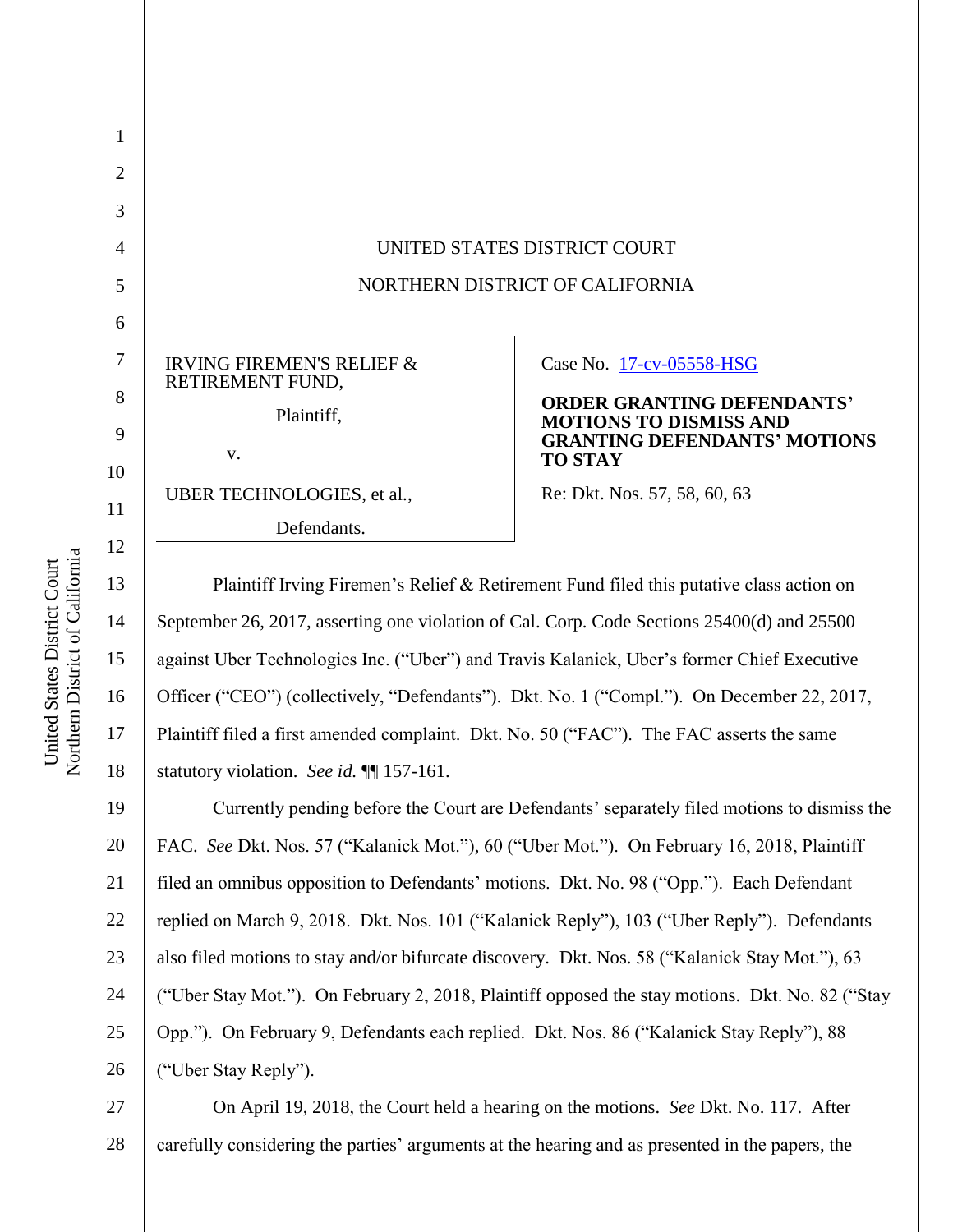Northern District of California Northern District of California United States District Court United States District Court

4

5

6

7

8

9

10

11

12

13

14

15

16

17

1 2 3 Court granted Defendants' motions to stay discovery pending the Court's ruling on Defendants' motions to dismiss. Dkt. No. 118 ("Stay Order"). In this order, the Court details its reasoning for the Stay Order for the record. The Court also **GRANTS** Defendants' motions to dismiss.<sup>1</sup>

**I. MOTIONS TO DISMISS**

## **A. Legal Standard**

### **i. Rule 12(b)(6) Standard**

Federal Rule of Civil Procedure ("Rule") 8(a) requires that a complaint contain "a short and plain statement of the claim showing that the pleader is entitled to relief[.]" Fed. R. Civ. P. 8(a)(2). A defendant may move to dismiss a complaint for failing to state a claim upon which relief can be granted under Federal Rule of Civil Procedure 12(b)(6). "Dismissal under Rule 12(b)(6) is appropriate only where the complaint lacks a cognizable legal theory or sufficient facts to support a cognizable legal theory." *Mendiondo v. Centinela Hosp. Med. Ctr.*, 521 F.3d 1097, 1104 (9th Cir. 2008). To survive a Rule 12(b)(6) motion, a plaintiff must plead "enough facts to state a claim to relief that is plausible on its face." *Bell Atl. Corp. v. Twombly*, 550 U.S. 544, 570 (2007). A claim is facially plausible when a plaintiff pleads "factual content that allows the court to draw the reasonable inference that the defendant is liable for the misconduct alleged." *Ashcroft v. Iqbal*, 556 U.S. 662, 678 (2009).

18 19 20 21 22 23 In reviewing the plausibility of a complaint, courts "accept factual allegations in the complaint as true and construe the pleadings in the light most favorable to the nonmoving party." *Manzarek v. St. Paul Fire & Marine Ins. Co.*, 519 F.3d 1025, 1031 (9th Cir. 2008). Nonetheless, Courts do not "accept as true allegations that are merely conclusory, unwarranted deductions of fact, or unreasonable inferences." *In re Gilead Scis. Secs. Litig.*, 536 F.3d 1049, 1055 (9th Cir. 2008).

- 24
- 25

 $\overline{a}$ 

<sup>26</sup> 27 28 <sup>1</sup> The Court sets forth the relevant facts in Part  $I(B)$  of this order. The Court does not rely on extrinsic documents submitted by Defendant for this order, and **DENIES AS MOOT** Uber's voluminous request for judicial notice. Dkt. No. 61; *see also Khoja v. Orexigen Therapeutics, Inc.*, No. 16-56069, 2018 WL 3826298, at \*7 (9th Cir. Aug. 13, 2018) (detailing this circuit's standard for judicial notice in general and as applied to securities fraud pleadings).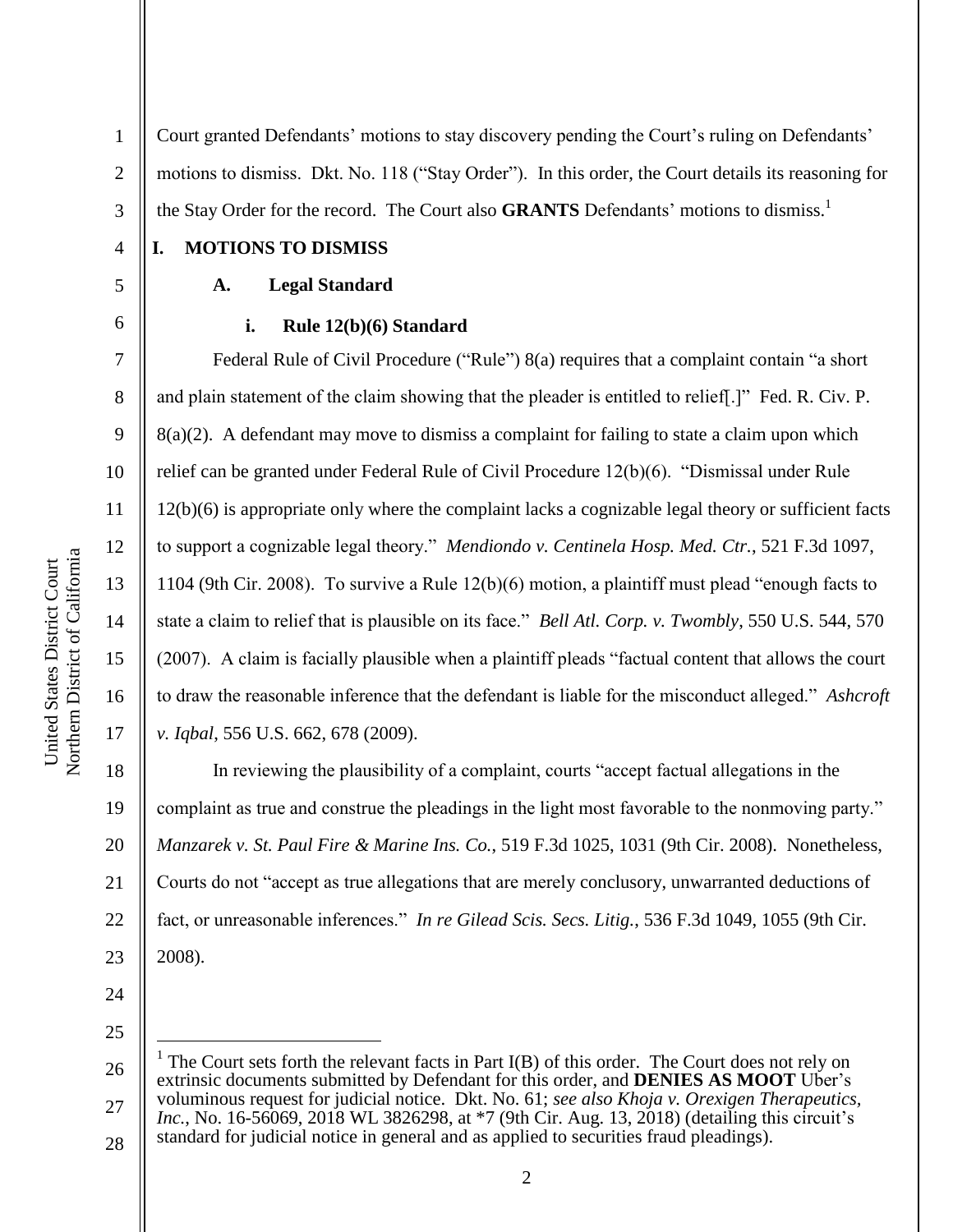2

3

4

5

6

7

8

9

10

11

12

13

14

#### **ii. Heightened Pleading Standards**

Section 10(b) of the Securities Exchange Act (SEA) of 1934 provides that it is unlawful "[t]o use or employ, in connection with the purchase or sale of any security registered on a national securities exchange or any security not so registered . . . any manipulative or deceptive device or contrivance ...." 15 U.S.C. § 78 $j(b)$ .<sup>2</sup> Under this section, the Securities and Exchange Commission promulgated Rule 10b-5, which makes it unlawful, among other things, "[t]o make any untrue statement of a material fact or to omit to state a material fact necessary in order to make the statements made, in the light of the circumstances under which they were made, not misleading." 17 C.F.R. § 240.10b-5(b). "To prevail on a claim for violations of either Section 10(b) or Rule 10b-5, a plaintiff must prove six elements: "(1) a material misrepresentation or omission by the defendant; (2) scienter; (3) a connection between the misrepresentation or omission and the purchase or sale of a security; (4) reliance upon the misrepresentation or omission; (5) economic loss; and (6) loss causation." *Stoneridge Inv. Partners, LLC v. Scientific– Atlanta, Inc.*, 552 U.S. 148, 157 (2008).

15 16 17 18 19 20 21 22 23 24 25 At the pleading stage, a complaint alleging claims under section 10(b) and Rule 10b-5 must not only meet the requirements of Rule 8, but must satisfy the heightened pleading requirements of both Federal Rule of Civil Procedure 9(b) and the Private Securities Litigation Reform Act ("PSLRA"). *In re Rigel Pharm., Inc. Sec. Litig.*, 697 F.3d 869, 876 (9th Cir. 2012). Under Rule 9(b), claims alleging fraud are subject to a heightened pleading requirement, which requires that a party "state with particularity the circumstances constituting fraud or mistake." Fed. R. Civ. P. 9(b). Additionally, all private securities fraud complaints are subject to the "more exacting pleading requirements" of the PSLRA, which require that the complaint plead with particularity both falsity and scienter. *Zucco Partners, LLC v. Digimarc Corp.*, 552 F.3d 981, 990 (9th Cir. 2009). With respect to forward-looking statements, "a defendant will not be liable for a false or misleading statement if it is forward-looking and *either* is accompanied by cautionary

26

 $\overline{a}$ 

<sup>27</sup> 28 2 Though Plaintiff asserts its securities fraud claim under California law, there is no dispute that the heightened pleading standards of Section 10(b) apply. *See, e.g.*, Mot. at 4. Both Defendants and Plaintiff rely on cases interpreting Section  $10(b)$  of the SEA, and the Court applies these heightened standards in assessing the FAC.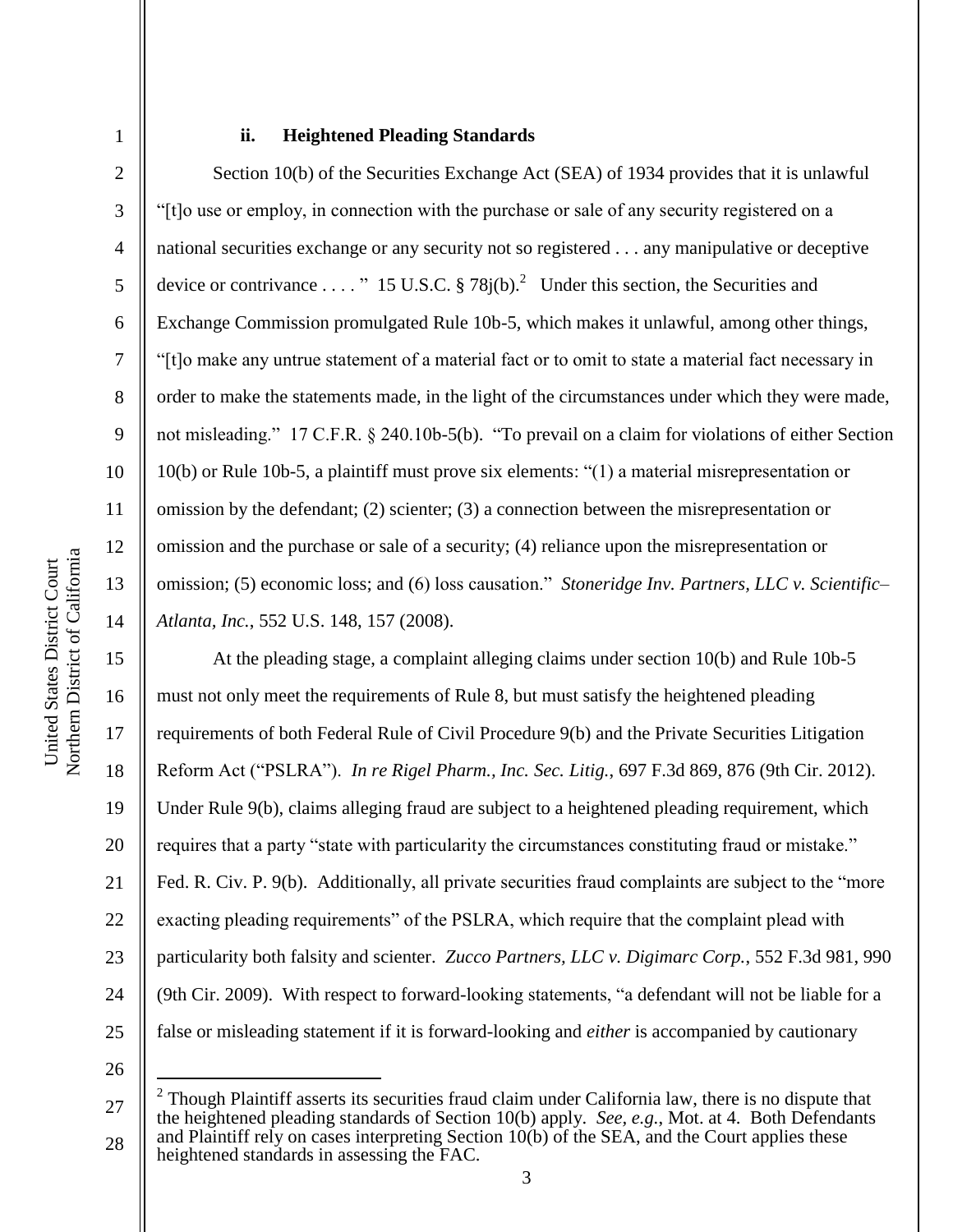language *or* is made without actual knowledge that it is false or misleading. *In re Quality Sys., Inc. Sec. Litig.*, 865 F.3d 1130, 1141 (9th Cir. 2017) (quoting *Cutera*, *In re Cutera Sec. Litig.*, 610 F.3d 1103, 1112-13 (9th Cir. 2010)).

**B. Discussion**

Plaintiff defines the putative class to include "[a]ll persons or entities who, directly or indirectly, purchased or committed to purchase (and subsequently closed a binding commitment to purchase) an interest in Uber securities between June 6, 2014 and November 27, 2017." FAC ¶ 151. The gravamen of the FAC is that Uber and Kalanick disseminated false and misleading statements and omissions for "the purpose of inducing the purchase of billions of dollars of Uber securities." *Id.* 12. The FAC divides Defendants' allegedly fraudulent statements into six categories: (1) growth, *id.* ¶¶ 25-26; (2) legal compliance, *id.* ¶¶ 30-31; (3) competitive spirit, *id.* ¶ 47; (4) ethical culture, *id.* ¶¶ 50-51; (5) self-driving car technologies, *id.* ¶¶ 35-38; and (6) data security, *id.*  $\P$  41-42, 76-83. Plaintiff claims that the price of Uber securities declined as Uber's various corporate scandals came to light, and class members consequently lost billions of dollars. *Id.* ¶¶ 147-150.

Defendants move to dismiss all of the FAC's claims. The arguments presented in Defendants' motions substantially overlap. The Court turns first to Defendants' contention that Plaintiff fails to state a claim for relief under Rules 8(a) and 9(b).

19

1

2

3

4

5

6

7

8

9

10

11

12

13

14

15

16

17

18

#### **i. Whether Plaintiff States a Claim for Relief**

20 21 22 23 24 25 26 Both Uber and Kalanick argue that the challenged statements are inactionable. Kalanick's motion is limited to whether Plaintiff adequately alleges false or misleading statements and omissions. *See* Kalanick Mot. at 11-20. In its motion, Uber claims not only that Plaintiff fails to adequately plead cognizable false or misleading statements and omissions, but also that Plaintiff does not sufficiently plead loss causation, injury, and scienter. Uber Mot. at 7-23. As a threshold matter, Defendants argue that certain statements are inactionable under the securities laws because they were made outside the relevant period.

27 28

Uber argues that only those statements made between June 2014 (the beginning of the

**a. Statements Made Before and After Plaintiff's Purchase of Securities**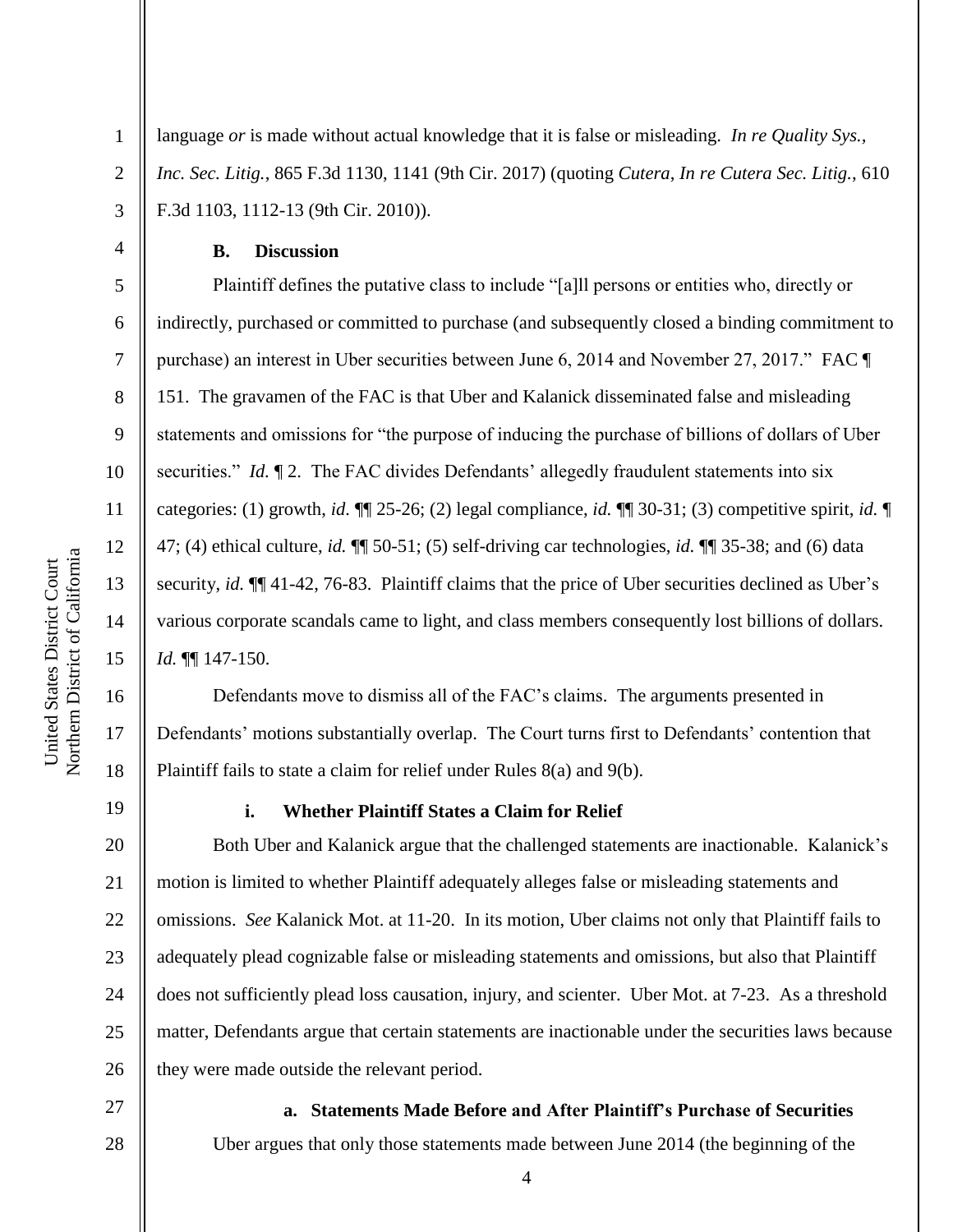2

3

4

5

6

7

8

9

10

11

12

13

14

15

16

17

18

19

20

21

22

23

24

class period) and January 2016 (when Plaintiff purchased its New Riders securities) are actionable as a matter of law. Uber Mot. at 8. Kalanick makes a similar claim, contending that statements made after Plaintiff last acquired securities in January 2016 are not actionable. Kalanick Mot. at 11-12 ("Such post-acquisition statements cannot form the basis of Plaintiff's securities claim because they could not have affected Plaintiffs' supposed decision to acquire Uber shares or the price at which it allegedly did so."). In response, Plaintiff claims that past false statements are inactionable so long as they remain uncorrected. *See* Opp. at 38.

The Court agrees with Defendants that, as pled, only the challenged statements made between June 2014 and January 2016 are actionable. In *Hanon v. Dataproducts Corp.*, the Ninth Circuit limited actionable statements to those made before the plaintiff purchased the relevant stock. *See* 976 F.2d 497, 501 (9th Cir. 1992) (concluding that the court did not need to determine whether the defendant's statement was misleading because "it was issued after [the plaintiff] bought his stock and thus could not have affected his stock's April 14, 1989 market price or his decision to buy on that date"). In reaching that conclusion, the Court relied on *Williams v. Sinclair* for the proposition that "allegedly fraudulent acts which occur after a plaintiff's purchase of stock cannot form the basis of a section 10(b) claim because the acts were not performed in connection with the purchase or sale of securities." *See id.* (citing 529 F.2d 1383, 1389 (9th Cir. 1975)). In addition, the California Supreme Court has held that "persons who hold stock in reliance upon misrepresentations are totally dependent for redress upon state common law causes of action." *Small v. Fritz Companies, Inc.*, 65 P.3d 1255, 1263 (Cal. 2003). The court continued that these persons "have no remedy under either federal Rule 10b-5 or Corporations Code sections 25000 and 25400, because all of these provisions are limited to suits by buyers or sellers of securities." *Id.* Considering particularly that Plaintiff brings its claim under California law, the Court concludes that statements made after January 2016 are not actionable.

25 26 27 28 As far as pre-class statements, Plaintiff presents little in the way of binding or persuasive authority to support that, absent a showing of reliance, these representations are actionable. *See*  Opp. at 38-39. Courts in this district have found that actionable statements must fall within the class period; the class period here begins in June 2014. *See Hodges v. Akeena Solar, Inc.*, No. C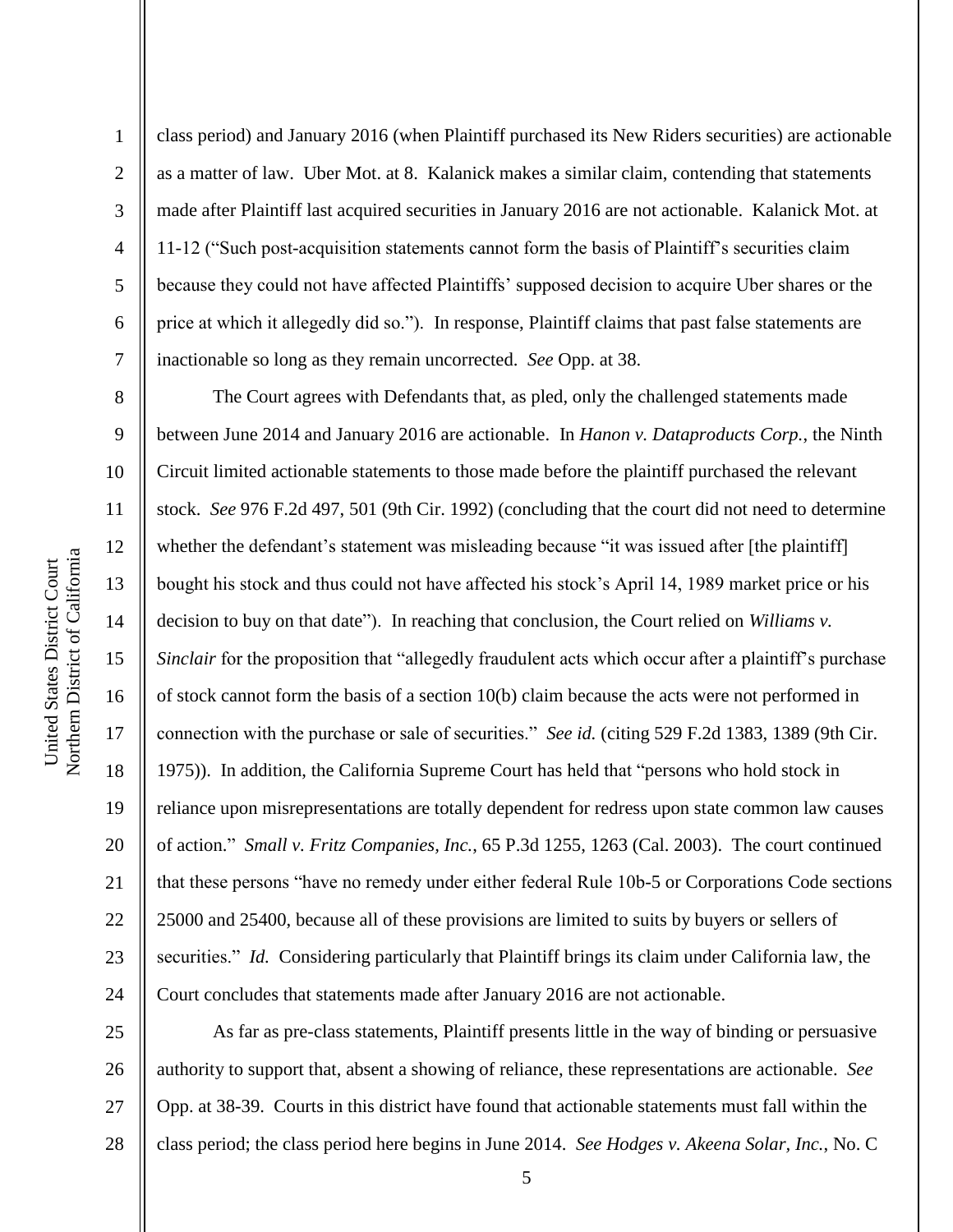13

14

15

16

17

18

19

20

21

22

23

24

25

26

27

 $\overline{a}$ 

28

1 2 3 4 5 6 7 8 9 10 11 09-02147 JW, 2010 WL 3705345, at \*2 (N.D. Cal. May 20, 2010) ("A securities class action defendant is liable only for those statements made during the class period, not statements made before or after the class period."); *In re Clearly Canadian Sec. Litig.*, 875 F. Supp. 1410, 1420 (N.D. Cal. 1995) ("As the class period defines the time during which defendants' fraud was allegedly alive in the market, statements made or insider trading allegedly occurring before or after the purported class period are irrelevant to plaintiffs' fraud claims."); *see also In re Int'l Bus. Machines Corp. Sec. Litig.*, 163 F.3d 102, 107 (2d Cir. 1998) ("A defendant, however, is liable only for those statements made during the class period. *. .* Plaintiffs could have sought to include this statement in the class period but they did not.") (citation omitted). The Court agrees with those decisions, and considers only those statements made between the beginning of the class period in June 2014 and Defendants' last purchase of securities in January 2016.<sup>3</sup> **b. Materially False or Misleading Statements and Omissions**

Uber and Kalanick argue that the statements challenged in the FAC are not materially false or misleading. To survive this ground for dismissal, Plaintiff must "identify[] the statements at issue and set[] forth what is false or misleading about the statement and why the statements were false or misleading at the time they were made." *In re Rigel Pharm., Inc. Sec. Litig.*, 697 F.3d 869, 876 (9th Cir. 2012).

With regard to falsity, that element is alleged "when a plaintiff points to [the] defendant's statements that directly contradict what the defendant knew at that time." *Khoja*, 2018 WL 3826298, at \*15. A statement is misleading "if it would give a reasonable investor the impression of a state of affairs that differs in a material way from the one that actually exists." *Retail Wholesale & Dep't Store Union Local 338 Ret. Fund v. Hewlett-Packard Co.*, 845 F.3d 1268, 1275 (9th Cir. 2017) (quotations and alterations omitted). Misleading statements "must be 'capable of objective verification.'" *Id.* (quoting *Oregon Pub. Employees Ret. Fund v. Apollo Grp. Inc.*, 774 F.3d 598, 606 (9th Cir. 2014)). "For example, 'puffing'—expressing an opinion rather than a knowingly false statement of fact—is not misleading." *Id.*

 $3$  Even if the Court considers statements made outside of this period, Plaintiff fails to sufficiently plead that those statements are materially false or misleading for the reasons set forth in Part  $\dot{I}(B)(i)(b)$ . *See also* Uber Mot. at 8 n.8.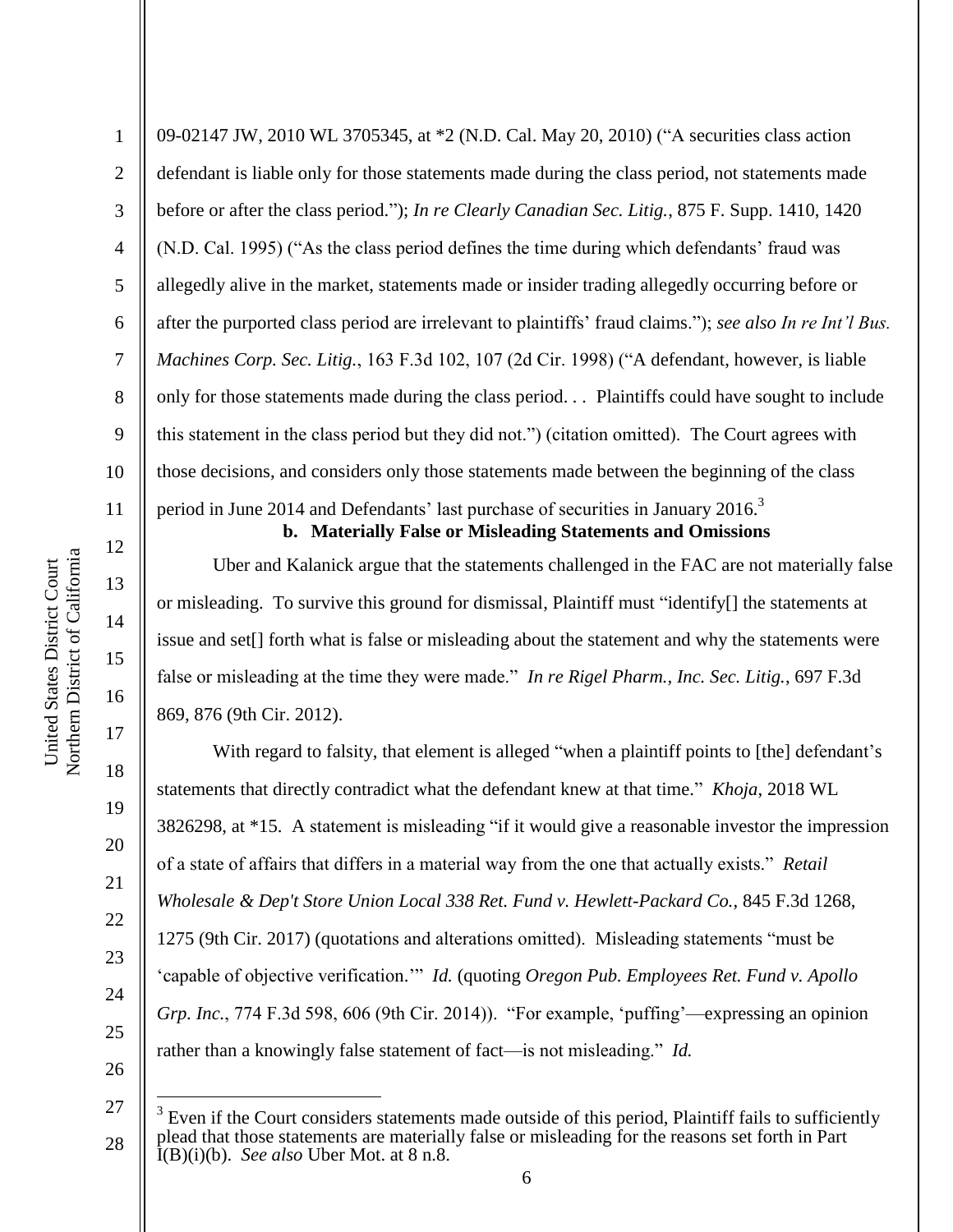Northern District of California Northern District of California United States District Court United States District Court

9

10

11

12

13

14

15

16

17

1 2 3 4 5 6 7 8 information." *Khoja*, 2018 WL 3826298, at \*15. "[A]n omission is material when there is a substantial likelihood that the disclosure of the omitted fact would have been viewed by the reasonable investor as having significantly altered the total mix of information available." *Markette v. XOMA Corp.*, No. 15-CV-03425-HSG, 2017 WL 4310759, at \*7 (N.D. Cal. Sept. 28, 2017) (internal quotations and citations omitted). Omissions are actionable only where they "make the actual statements misleading"; it is not sufficient that an investor "consider the omitted" information significant." *Id.*

Irrespective of whether Plaintiff alleges an omission or misstatement, an actionable representation must be material. "For the purposes of a 10b–5 claim, a misrepresentation or omission is material if there is a substantial likelihood that a reasonable investor would have acted differently if the misrepresentation had not been made or the truth had been disclosed." *Livid Holdings Ltd. v. Salomon Smith Barney, Inc.*, 416 F.3d 940, 946 (9th Cir. 2005).

The parties group the challenged statements into six categories: (1) growth; (2) legal compliance; (3) competitive spirit; (4) ethical culture; (5) self-driving car technologies; and (6) data security. The Court addresses each of these categories.

#### **1. Growth**

18 19 20 21 22 23 24 25 26 27 28 The FAC identifies over a dozen statements made by Defendants that allegedly misled investors as to Uber's ability to grow sustainably. *See* Opp. at 23; FAC ¶¶ 24-26. The statements challenged in the FAC describe Uber's impressive growth rate in various terms. *See, e.g.*, FAC ¶ 24 (characterizing Uber's growth as "mostly unprecedented," "incredibly rare," "remarkable," and "gangbusters"). According to Plaintiff, these statements were misleading and/or misrepresented material facts insofar as Uber's growth was actually "built on a corporate culture of dishonesty and illegality." FAC ¶¶ 24, 27. The FAC then details these allegedly "undisclosed legal, reputational and operational risks," including Uber's (1) use of a "covert surveillance program code-named 'Greyball,'" "which often contravened local regulations"; (2) development of "a secret program code-named 'Hell' to monitor and steal driver and rider data from its main competitor, Lyft"; (3) misappropriation of technology from "Google's self-driving car affiliate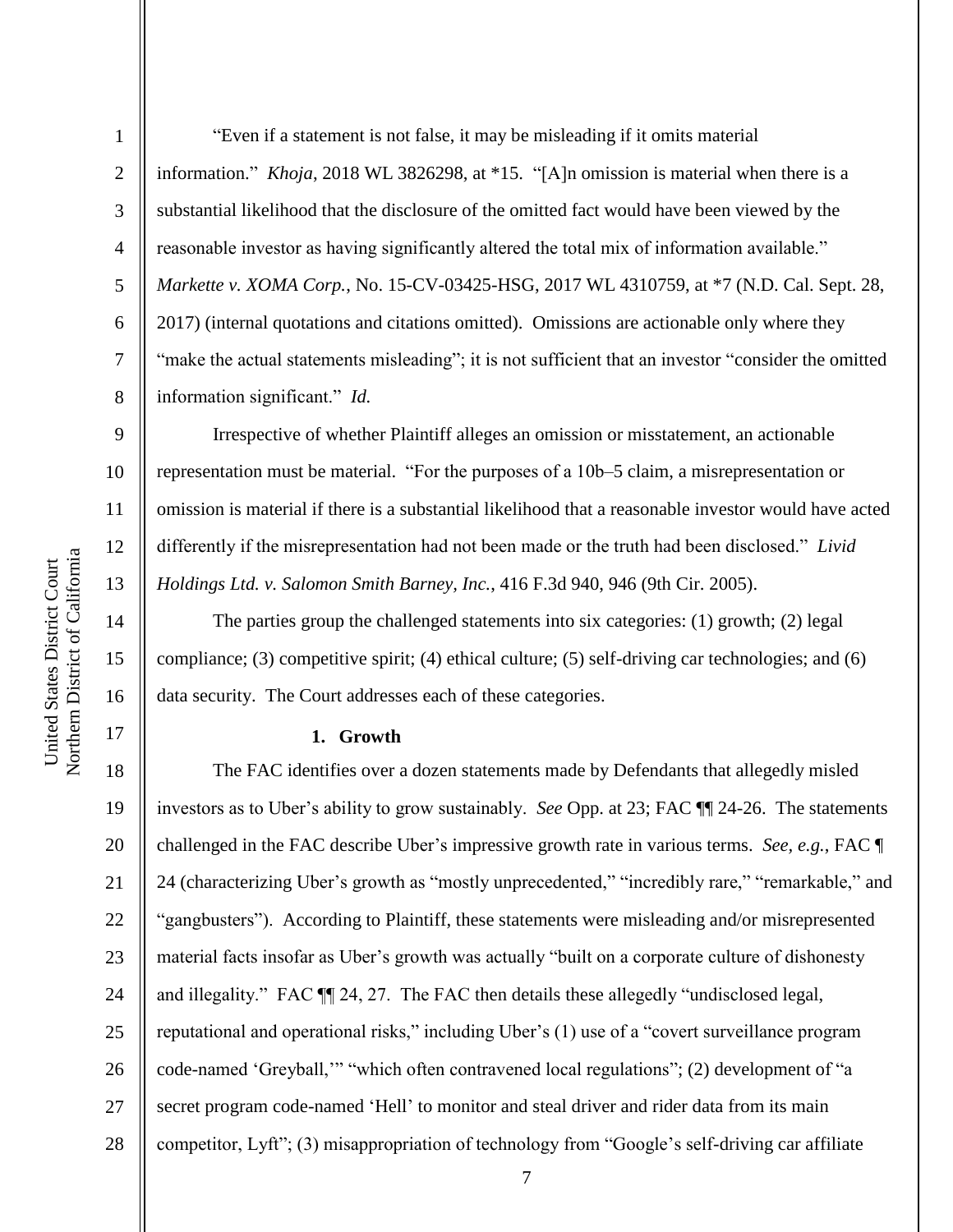2

3

4

5

Waymo"; (4) disregard for "local laws and regulations" in other countries; (5) use of "a deficient security system that failed to protect" the personal data of Uber users; and (6) attempt "to discredit a sexual assault victim" and maintenance of "a hidden culture of institutionalized sexual harassment and discrimination." FAC ¶ 27. According to Plaintiff, Uber's failure to disclose these risky activities made Defendants' positive financial projections false and misleading.

6 7 8 9 10 11 12 13 14 15 16 17 18 19 20 21 22 23 24 25 26 27 Defendants' "growth" statements are not actionable false statements. As a threshold, the majority of the challenged statements are not objectively verifiable, and instead constitute puffery. *See* FAC  $\parallel$  26 ("business is going gangbusters," "[t]his progress is remarkable," "our business remains healthy and resilient"); *Oregon Pub. Employees Ret. Fund*, 774 F.3d at 606 ("When valuing corporations, investors do not rely on vague statements of optimism like 'good,' 'wellregarded,' or other feel good monikers. This mildly optimistic, subjective assessment hardly amounts to a securities violation."); *In re Cornerstone Propane Partners, L.P.*, 355 F. Supp. 2d 1069, 1087 (N.D. Cal. 2005) ("Interpretation of the 'mere puffery' rule has distinguished cases of "'definitive positive projections' from statements projecting 'excellent results,' a 'blowout winner' product, 'significant sales gains,' and '10% to 30% growth rate over the next several years.' (citing *Grossman v. Novell, Inc.,* 120 F.3d 1112, 1119 (10th Cir. 1997))). For these opinion statements, Plaintiff fails to adequately allege, as it must, that "Defendants 'did not hold the belief [they] professed and that the belief is objectively untrue.'" *see Markette*, 2017 WL 4310759, at \*5 (quoting *City of Dearborn Heights Act 345 Police & Fire Ret. Sys. v. Align Tech*., Inc., 856 F.3d 605, 616 (9th Cir. 2017)). For those growth projections that Plaintiff does not identify as facially incorrect, Plaintiff's allegations are inactionable as they merely restate "[a]ccurately reported historical information. *Fisher v. Acuson Corp.*, No. C93-20477RMW(EAI), 1995 WL 261439, at \*9 (N.D. Cal. Apr. 26, 1995) ("E]ven when accompanied by highly positive forecasts, these accurate statements are not misleading because. . . reasonable investors know how to discount the optimism of corporate executives."). Plaintiff fails to plausibly suggest that Defendants' statements directly contradicted what they knew at the time, and were therefore false. *See Khoja*, 2018 WL 3826298, at \*15.

28

Plaintiff's omission theory likewise fails. The Court agrees with Defendants that Uber was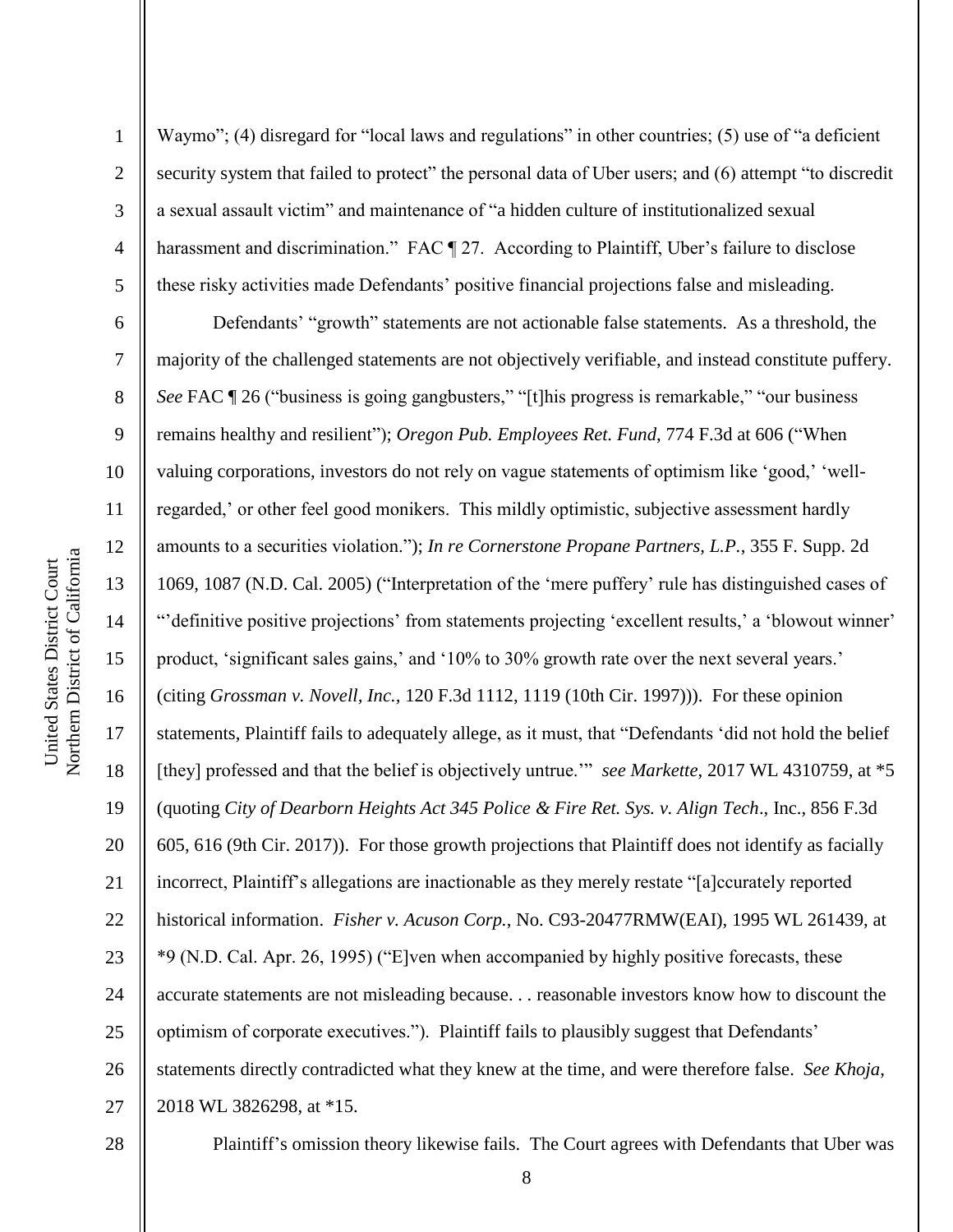1 2 3 4 5 6 7 8 9 10 11 12 13 14 not under a duty to disclose the "laundry list" of allegedly fraudulent activities that are unconnected to the actual challenged statements. *See* Uber Mot. at 10; Kalanick Mot. at 16-18; *see, e.g.*, FAC ¶ 27 ("Defendants failed to disclose that Uber's results and growth had been artificially inflated by illicit conduct, and that as a result of [D]efendants' illicit conduct Uber's prospects were subject to numerous material undisclosed legal, reputational and operational risks. . . ."). Put differently, the FAC fails to adequately link Defendants' representations with Plaintiff's underlying claims of illegal activity so as to show that omitting these alleged activities "affirmatively led the plaintiff in a wrong direction (rather than merely omitted to discuss certain matters)." *In re OmniVision Techs., Inc. Sec. Litig.*, 937 F. Supp. 2d 1090, 1101 (N.D. Cal. 2013); *see Markette*, 2017 WL 4310759, at \*7. Other courts have rejected allegations as insufficient in analogous circumstances: that is, where "the reasons Plaintiffs offer as to why the statements are false or misleading bear no connection to the substance of the statements themselves." *See Jui-Yang Hong v. Extreme Networks, Inc.*, No. 15-CV-04883-BLF, 2017 WL 1508991, at \*15 (N.D. Cal. Apr. 27, 2017).

15 16 17 18 19 20 21 22 23 24 25 26 27 28 Plaintiff's failure to plausibly show falsity is symptomatic of its broad-brush approach to the pleadings. *See Metzler Inv. GMBH v. Corinthian Colleges, Inc.*, 540 F.3d 1049, 1071 (9th Cir. 2008) (holding that "[a] litany of alleged false statements, unaccompanied by the pleading of specific facts indicating why those statements were false, does not meet" the applicable standard). "In the context of securities class action complaints, courts have repeatedly lamented plaintiffs' counsels' tendency to place 'the burden [ ] on the reader to sort out the statements and match them with the corresponding adverse facts to solve the 'puzzle' of interpreting [the p]laintiffs' claims." *Wenger v. Lumisys, Inc.*, 2 F. Supp. 2d 1231, 1244 (N.D. Cal. 1998) (quoting *In re Oak Technology Sec. Litig.,* 1997 WL 448168, \*5 (N.D. Cal. July 1, 1997)); *Schuster v. Symmetricon, Inc.*, No. C9420024RMW, 2000 WL 33115909, at \*2 n.2 (N.D. Cal. Aug. 1, 2000) ("This court has previously emphasized the need for clear statement-by-statement analysis in cases of securities fraud."). As in these cases, "[d]etermining whether the 'pleader is entitled to relief'" here "requires a laborious deconstruction and reconstruction of a great web of scattered, vague, redundant, and often irrelevant allegations" that other courts in this district have rejected as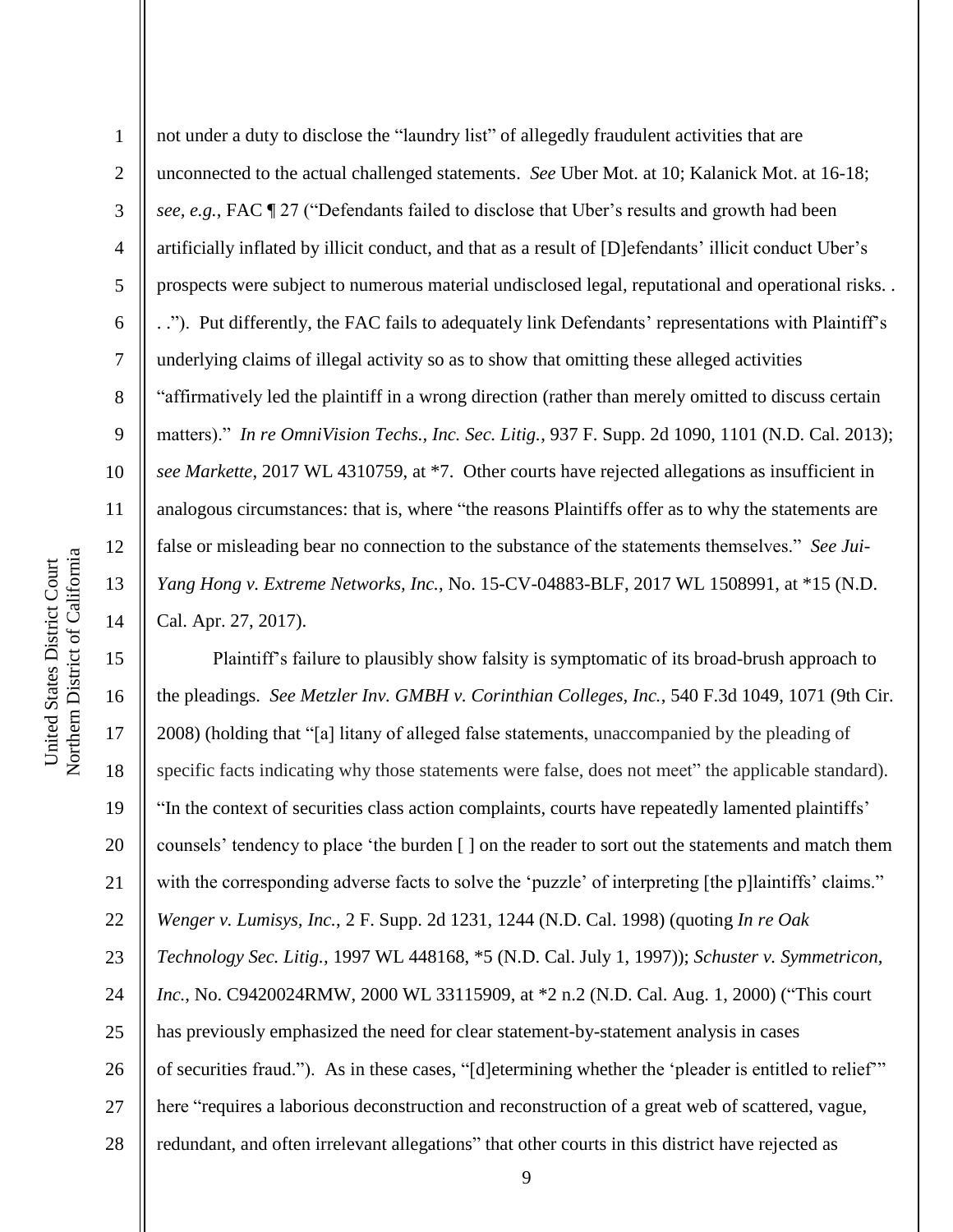11

12

13

14

15

16

17

18

19

2 3 4 5 6 7 8 9 10 unacceptable. *See, e.g.*, *Wenger*, 2 F. Supp. 2d at 1243 (collecting cases and dismissing the plaintiff's 65-page complaint which "thr[ew] the statements and the alleged 'true facts' together in an undifferentiated clump"); *Shankar v. Imperva, Inc.*, No. 14-CV-1680-PJH, 2015 WL 5530175, at \*9 (N.D. Cal. Sept. 17, 2015) (granting the defendant's motion to dismiss due to the complaint's "lack of precision," concluding that "[w]hile plaintiff has identified some statements that could give rise to a viable claim. . . the complaint lumps those statements in with statements that are far too vague to be actionable . . . along with statements for which plaintiff has simply not provided enough facts to show that they are false or misleading"). The Court accordingly concludes that, as currently pled, Defendants' allegedly false or misleading growth statements fail "to conform with the presentation requirements" of Rules 8(a) and 9(b). *See Wenger*, 2 F. Supp. 2d at 1243.

## **2. Legal Compliance**

The challenged statements in this category include representations by Kalanick and other corporate officers that: "I do pay attention to the rules"; "We are legal. . . According to the law"; "[A]s far as we could tell we were totally legal, White Glove legal"; "We go in when we're legal"; "[W]e work with regulators and cities to make things work." FAC ¶¶ 27-28, 30. Plaintiff claims that these representations were misleading statements and/or omissions in that they "conceal[ed] Uber's institutionalized practice of flouting rules whenever necessary to gain a competitive advantage." *Id.* ¶ 28. Again, Plaintiff cites as exemplary Uber's development of Greyball and Hell, and its violations of foreign law. *Id.* ¶ 32.

20 21 22 23 24 25 26 27 28 As with Defendants' growth statements, the legal compliance representations are not actionable. These statements merely express Defendants' desire to abide by laws and regulations. *See Retail Wholesale & Dep't Store Union Local 338 Ret. Fund v. Hewlett-Packard Co.*, 845 F.3d 1268, 1278 (9th Cir. 2017) (holding that "transparently aspirational" statements promoting ethical conduct could not "reasonably suggest" that corporate officials would never violate the corporation's code of ethics, that the CEO personally complied with the code, or that the CEO would comply with the code in the future). As Defendants highlight, Plaintiff fails to allege that Kalanick or other Uber executives ever directly represented that programs like Hell or Greyball were, in fact, legal. *See* Kalanick Mot. at 18, Uber Mot. at 12. Furthermore, Plaintiff does not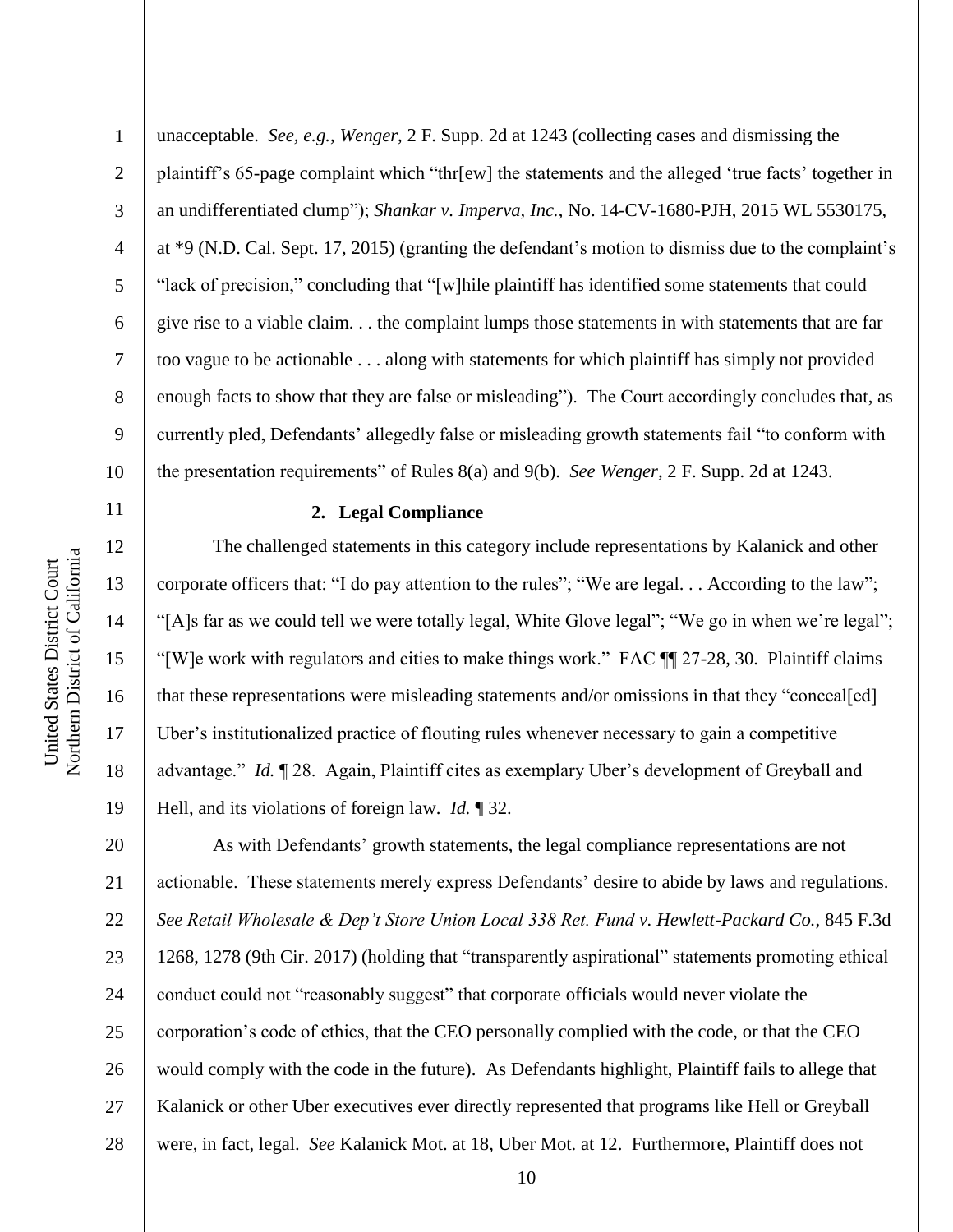2

3

4

5

6

7

8

9

10

11

12

13

14

15

16

17

18

19

20

21

assert that government officials have *in fact* found these programs are unlawful. As pled, the FAC therefore fails to plausibly suggest falsity, and Plaintiff's primary authorities can be distinguished on this basis. *See* Opp. at 28; *cf. Glazer Capital Mgmt., LP v. Magistri*, 549 F.3d 736, 742 (9th Cir. 2008) (finding the plaintiff satisfied his pleading burden by showing that the defendant expressly "warranted that it was 'in compliance in all material respects with all laws,'" including Section 13(b) of the SEA, despite a cease and desist letter from the Securities and Exchange Commission finding specifically that the defendant had violated that section).

Plaintiff, for instance, relies on *In re Am. Apparel, Inc. S'holder Litig.* to show that it has adequately alleged falsity of corporate compliance statements. *See* 855 F. Supp. 2d 1043, 1068 (C.D. Cal. 2012). But that case is distinguishable. There, a California district court held that the plaintiffs adequately pled falsity as to the corporate defendant's compliance with immigration laws based on: (1) the defendant's concession that a federal investigation into its internal documents resulted in the termination of over 1,500 employees alleged to have been working without authorization in the United States; and (2) the company's statement on federal immigration filings, made just three months prior to the mass termination, that the company took "'diligent efforts to comply with all employment and labor regulations, including immigration laws' and that 'the Company's policy, and has been at all times, to fully comply with its obligations to establish the employment eligibility of prospective employees under immigration laws.'" *See id*. The court accordingly concluded that "[g]iven the extent of the company's noncompliance, and the fact that many of those discharged were long-term employees, it is a plausible inference that there were significant compliance problems at the time the statements were made." *Id.* at 1069.

22 23 24 25 26 27 28 Analogous facts are not before the Court. Plaintiff alleges only that Uber has acknowledged that certain programs existed—not that they were unlawful. *See* FAC ¶ 93 (recognizing that Uber's data security system had been compromised), ¶ 101 (alleging that Uber confirmed Greyball's existance). Plaintiff does not claim that law enforcement authorities have determined that, in fact, Uber broke the law by carrying out these activities. Rather, the FAC asserts that external investigations have occurred or are ongoing. *See* FAC ¶¶ 101-102 (alleging that Uber is the target of a criminal "probe" for use of Greyball), ¶ 107 (stating that Uber is under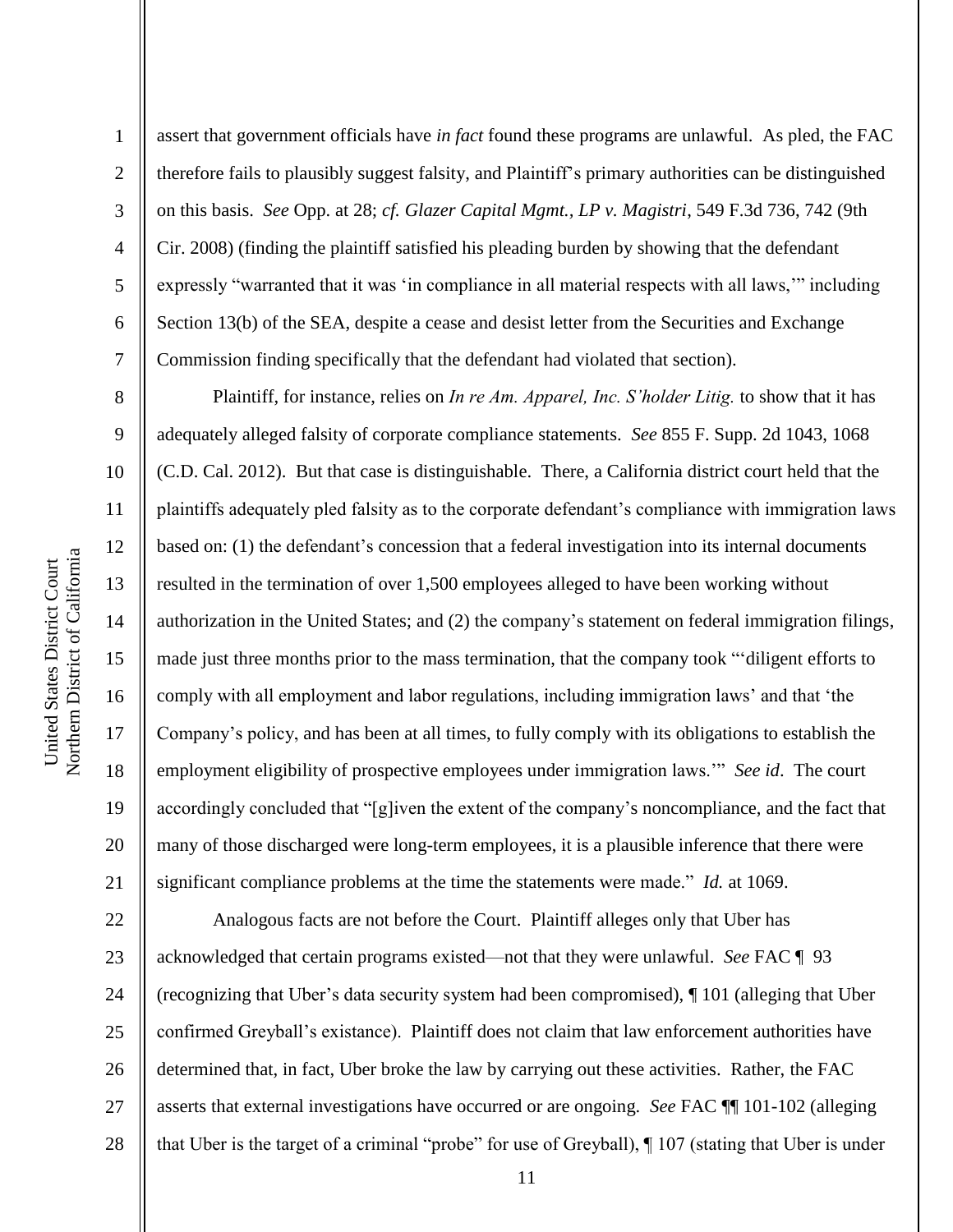1 2 3 4 5 6 7 8 9 10 11 12 13 14 federal investigation for development of Hell), ¶ 129 (providing statements from London's transport authority finding that Uber lacked "corporate responsibility" and that the city had declined to renew the company's operating license); Kalanick Mot. at 19 n.27. It is wellrecognized that the existence of a regulatory investigation is itself insufficient to show cognizable fraud. *See Loos v. Immersion Corp.*, 762 F.3d 880, 890 & n.3 (9th Cir. 2014) (observing that an investigation "simply puts investors on notice of a potential future disclosure of fraudulent conduct"). Absent a "direct" connection between a corporation's statement and fraudulent activity, these statements are not actionable because any "individual who purchased the stock of a company that was later discovered to have broken any law could theoretically sue for fraud." *Gusinsky v. Barclays PLC*, 944 F. Supp. 2d 279, 289 & n. 74 (S.D.N.Y. 2013), *aff'd in part, vacated in part, remanded sub nom. Carpenters Pension Tr. Fund of St. Louis v. Barclays PLC*, 750 F.3d 227 (2d Cir. 2014) (finding insufficient allegations that the defendant misled investors by stating that its business "may not be conducted in accordance with applicable laws around the world").

15 16 17 18 19 20 21 22 23 To the extent that Plaintiff proceeds on an omissions theory, Plaintiff's claim fails for the same reason that its growth statements are not cognizable. In summary, the omission of any conduct then under investigation is disconnected from corporate statements regarding a *desire* to comply with applicable laws and regulations. Plaintiff has failed to plausibly suggest that Defendants' disclosure of programs like Greyball or Hell would have altered the total mix of information then available to investors given the nature of the challenged statements. *See Markette*, 2017 WL 4310759, at \*7; *Brody v. Transitional Hosps. Corp.*, 280 F.3d 997, 1006 (9th Cir. 2002) (rejecting that there is a "freestanding completeness requirement" under the securities laws). Thus, as pled, Defendants' omission of this information did not violate the securities laws.

#### **3. Self-Driving Cars and Data Security**

25 26 27 28 Plaintiff also fails to plead actionable statements by Uber and Kalanick regarding Uber's development of self-driving cars and its data security programs Turning first to driverless cars, the allegedly material false or misleading statements include Kalanick's representations that Uber "needed to be at the vanguard in the development of self-driving car technologies," and that: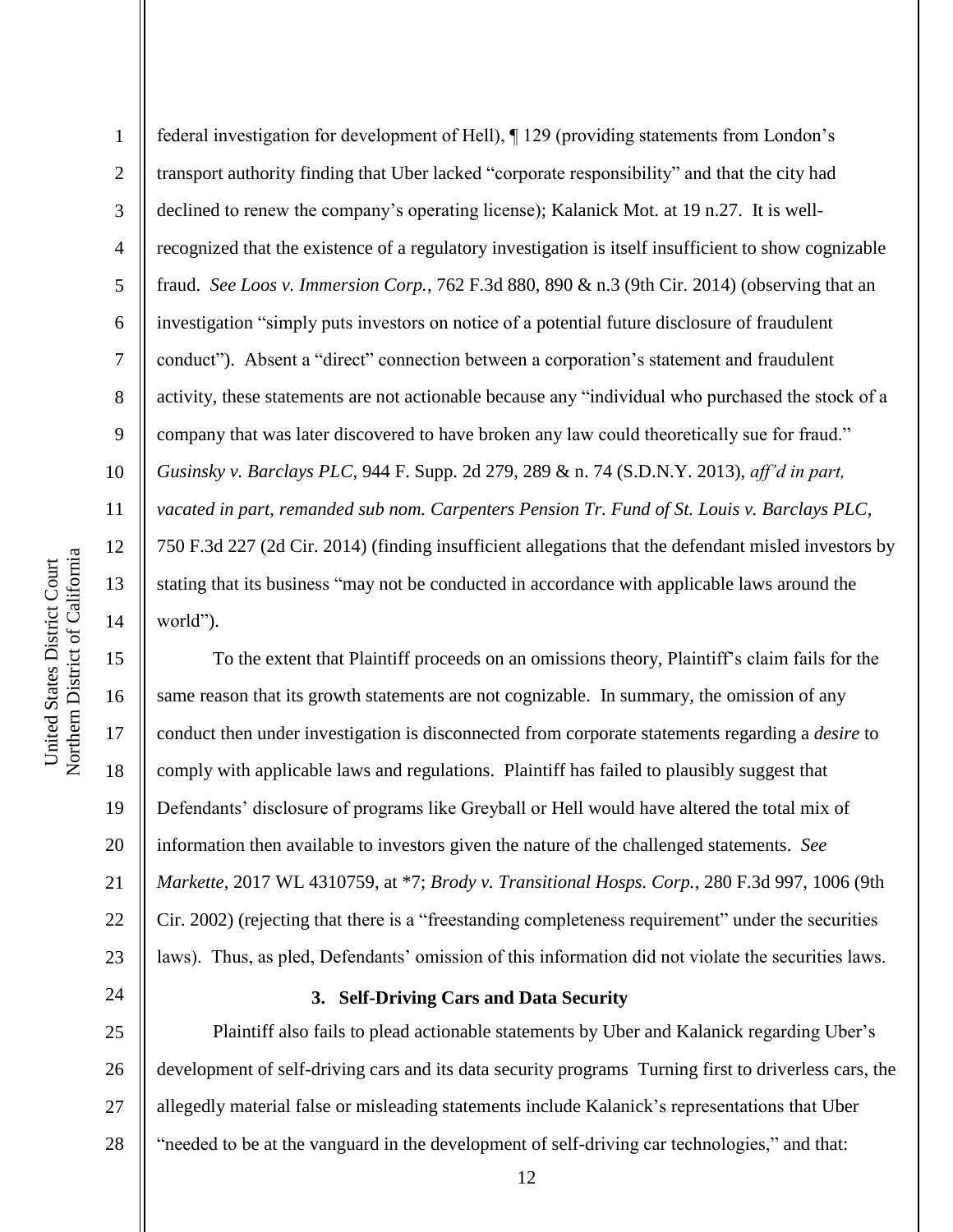2

3

4

5

6

7

8

9

10

11

12

13

14

15

16

17

18

19

20

21

22

23

24

25

"autonomous vehicles were 'the way the world is going'"; driverless cars were an "'existential' requirement" for Uber's success; Uber had partnered with Carnegie Mellon and the University of Arizona to research self-driving cars; Uber had to be "creative" with regard to driverless car technology due to obstacles to its data collection; and Uber had invested millions into its pilot selfdriving cars to "wean itself off dependence on Google Maps." FAC ¶¶ 34-38.

These statements are not actionable. Some of these statements are not alleged to be false (for instance, the existance of Uber's partnerships with universities). Others are merely "positive forecasts" of Uber's driverless car efforts. *See Fisher*, 1995 WL 261439, at \*9. Uber was under "no duty to disclose" that "it was not meeting its internal goals" with respect to its autonomous vehicle program. *See id.* (citing *Basic, Inc. v. Levinson,* 485 U.S. 224, 239 n.17 (1988)); *Livid Holdings Ltd.*, 416 F.3d at 946. As with Defendants' other alleged omissions, Uber's positive projections for its driverless car program are disconnected from allegations regarding the actual misappropriation of autonomous car technology.

So too with Defendants' representations regarding data security. The challenged statements are premised on the factual allegation that, in May 2014, hackers stole the personal information of 50,000 Uber drivers. FAC ¶ 41. Following that event, Defendants stated that Uber: "closely monitored and audited" "rider and driver accounts. . . on an ongoing basis"; was "deeply committed to protecting the privacy and personal data of riders and drivers"; understood that it needed to treat rider data "carefully and with respect, protecting it from authorized access"; maintained a "strong" privacy program; "protect[ed] the personal information of riders"; and considered data protection a "core responsibility and company value." *Id.* ¶¶ 41-42. Plaintiff claims that these statements were misleading because, in October 2016, Uber suffered a "nearly identical breach" to the one experienced in May 2014. *Id.* ¶ 43. Uber allegedly made additional statements regarding enhanced security and privacy efforts that Plaintiff portrays as misleading when made between December 2016 and August 2017. *Id.* ¶ 44.

26 27 28 Defendants' data security representations are not actionable. Defendants' statements regarding the October 2016 breach occurred after Plaintiff last acquired its stock. *See* Kalanick Mot. at 19. Plaintiff does not allege that it retained its stock based on Defendants' data security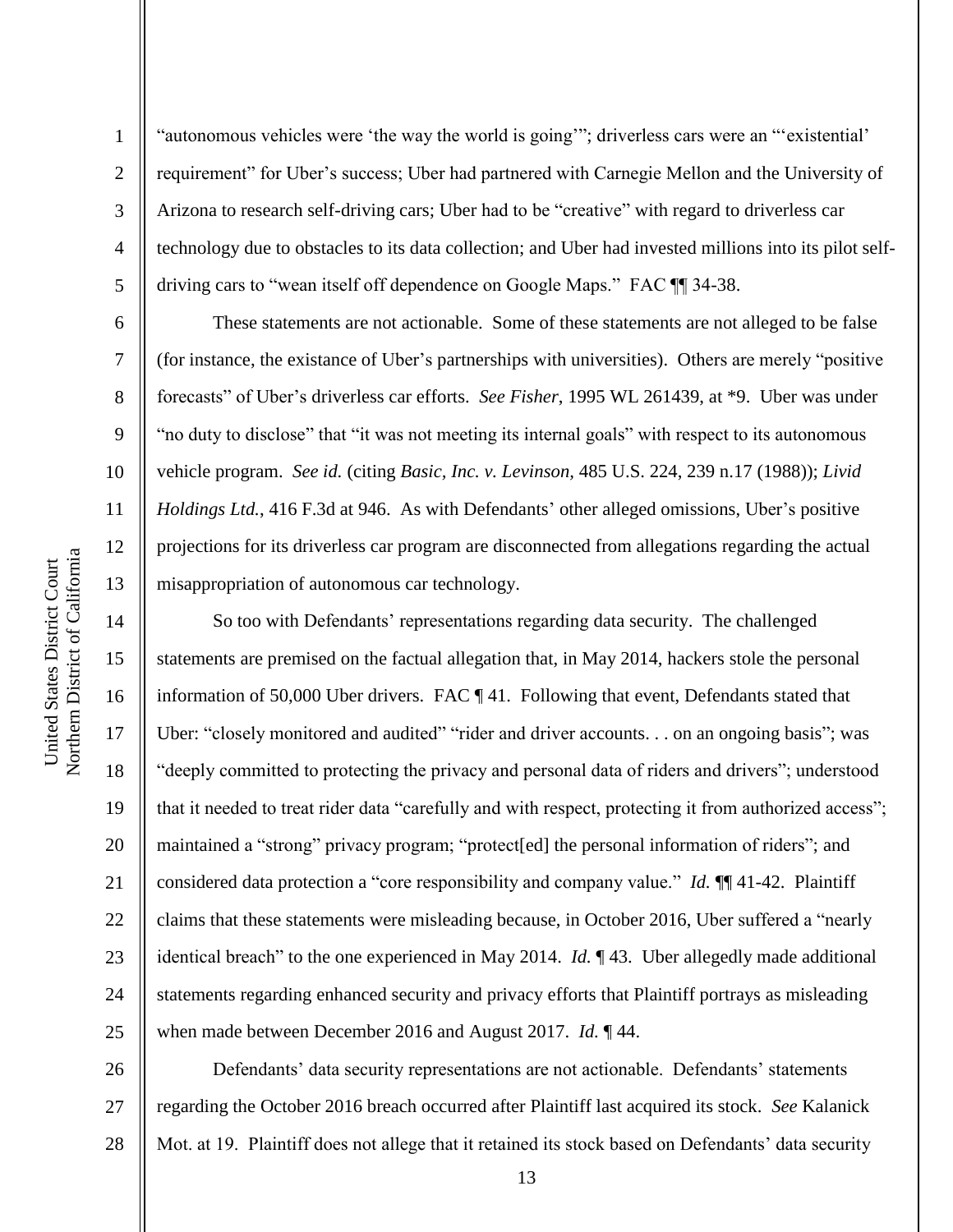2

3

4

5

6

7

8

9

10

11

12

13

14

15

17

18

19

21

25

statements. *See Hanon*, 976 F.2d at 501. In addition, the pre-2016 data statements are not false or misleading merely because Uber suffered a different data attack despite efforts to protect driver and rider information. *See Markette*, 2017 WL 4310759, at \*5; *Retail Wholesale & Dep't Store Union Local 338 Ret. Fund*, 845 F.3d at 1275. Defendants never claimed that Uber would never again suffer a data breach, nor does Plaintiff suggest as much. In the absence of additional factual allegations showing that these statements were either false or misleading, Defendants' representations that they were protecting users' privacy are not actionable.

#### **4. Ethical Culture and Competitive Spirit**

The Court reaches a similar conclusion with regard to Defendants' statements regarding corporate culture, values, and Uber's pro-competition attitude. With regard to internal culture, the challenged statements include indications by Kalanick that he feels Uber is "honest and authentic" and "trustworthy" and that "how you [] approach your work should matter." *See* FAC ¶¶ 49-50. In addition, corporate representatives stated that Uber "offers [women] the chance to be entrepreneurial" and that "[f]or many women, Uber is a flexible, equitable opportunity." *Id.* ¶ 51.

16 20 22 23 24 26 27 28 As a threshold, none of the challenged statements are specifically linked to practices alleged to be unlawful (including for instance, institutionalized gender discrimination and misappropriation of other companies' technologies) in a way that plausibly suggests the representations are false or misleading. *See id.* ¶¶ 108-122 (alleging that systemic gender discrimination exists at Uber). That gender differences could have led to disparate treatment at Uber does not make statements regarding the benefits of employee diversity false or misleading under the securities laws. As to statements regarding the company's purported support for marketplace competition, these representations are inactionable puffery. *Id.* ¶¶ 46-47 (including representations by Kalanick that "competition is good"; "competition is fun"; "[c]ompetition makes us better"). That Kalanick may have separately advocated for "relaxed competitive restrictions" and accused Lyft of violating applicable regulations does not render his statements regarding compliance false or misleading. *Id.* ¶ 47; *see Retail Wholesale & Dep't Store Union Local 338 Ret. Fund*, 845 F.3d at 1275. Plaintiff also fails to plausibly suggest that disclosure of this information would have altered the total mix of information then available and material to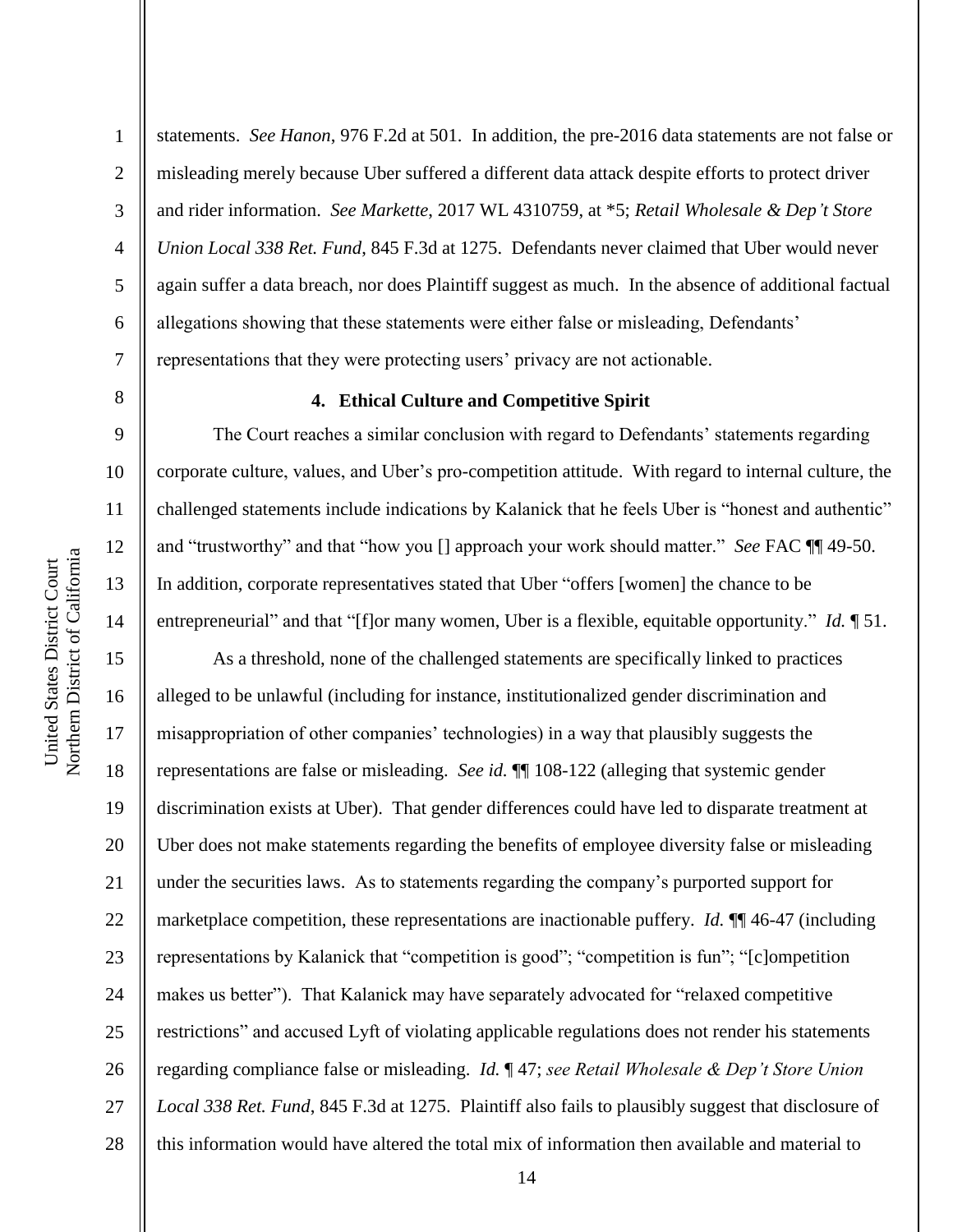| $\mathbf{1}$   | investors. The omission of unproven regulatory or statutory violations as pled here does not                                                |
|----------------|---------------------------------------------------------------------------------------------------------------------------------------------|
| $\overline{2}$ | constitute an actionable omission.                                                                                                          |
| 3              | c. Loss Causation                                                                                                                           |
| $\overline{4}$ | Uber argues that Plaintiff fails to sufficiently plead loss causation. See Uber Mot. at 19-24.                                              |
| 5              | The Court agrees. The Ninth Circuit in <i>Loos</i> presented the standard:                                                                  |
| 6              | Broadly speaking, loss causation refers to the causal relationship                                                                          |
| 7              | between a material misrepresentation and the economic loss suffered<br>by an investor. Ultimately, a securities fraud plaintiff must prove  |
| 8              | that the defendant's misrepresentation was a 'substantial cause' of<br>his or her financial loss. At the pleading stage, however, the       |
| 9              | plaintiff need only allege that the decline in the defendant's stock<br>price was proximately caused by a revelation of fraudulent activity |
| 10             | rather than by changing market conditions, changing investor<br>expectations, or other unrelated factors. In other words, the plaintiff     |
| 11             | must plausibly allege that the defendant's fraud was <i>revealed</i> to the<br>market and <i>caused</i> the resulting losses.               |
| 12             | See 762 F.3d at 887. As the Loos court also set forth, investigations of fraudulent activity standing                                       |
| 13             | alone are not sufficient to adequately allege loss causation. See id. at 890 $\&$ n.3. The majority of                                      |
| 14             | Defendants' alleged "fraudulent" conduct comprises practices that have not in fact been proven                                              |
| 15             | unlawful, but are instead currently under investigation. See FAC [[1] 101-102 (investigations of                                            |
| 16             | Greyball), ¶ 107(same for Hell).                                                                                                            |
| 17             | More broadly, Plaintiff's failure to adequately plead loss causation is symptomatic of its                                                  |
| 18             | failure to plead falsity. The FAC does not specifically tie any particular misrepresentation by                                             |
| 19             | Defendants to a decline in Uber's stock price. See id. ¶¶ 147-150. Rather, Plaintiff lumps together                                         |
| 20             | the above-discussed corporate "scandals," and asserts that this led to a devaluation of Uber's                                              |
| 21             | stock. Id. But this broad brush pleading style is insufficient under Rule 9(b). See, e.g., Metzler                                          |
| 22             | <i>Inv. GMBH</i> , 540 F.3d at 1064 (holding that a plaintiff "cannot to plead loss causation through                                       |
| 23             | 'euphemism' and thereby avoid alleging the necessary connection between defendant's fraud and                                               |
| 24             | the actual loss"); Wenger, 2 F. Supp. 2d at 1244. Given the vague and attenuated connection                                                 |
| 25             | between the cited disclosures of potential fraud and declines in the price of Uber's securities,                                            |
| 26             | Plaintiff's claims cannot proceed as pled. <sup>4</sup>                                                                                     |
| 27             |                                                                                                                                             |

United States District Court<br>Northern District of California Northern District of California United States District Court

 $\overline{a}$ 

28  $4$  Because the Court finds that Plaintiff fails to adequately plead false or misleading statements and omissions and loss causation, it does not address Defendants' other reasons to dismiss the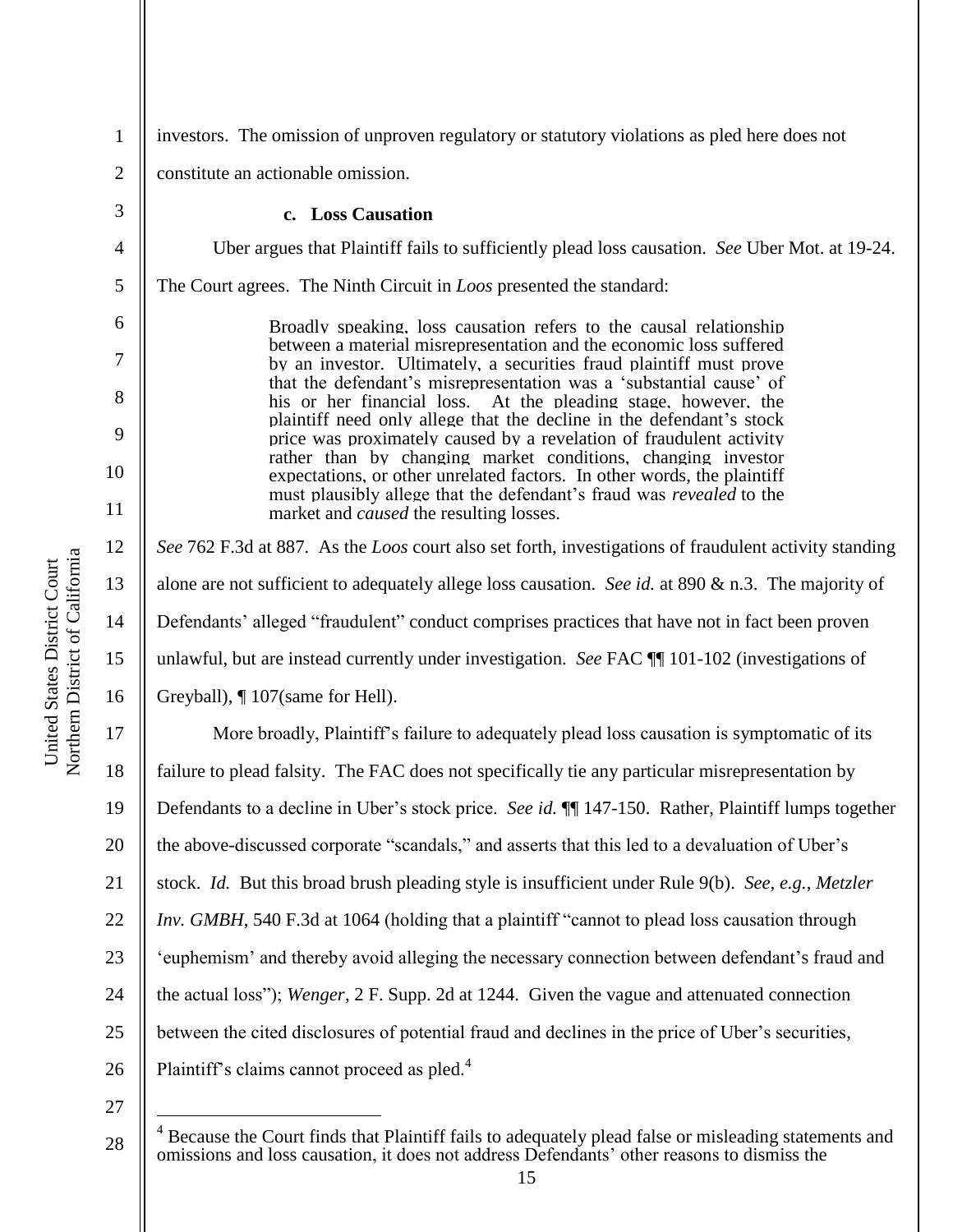2

3

4

5

6

7

8

9

Notwithstanding the above discussed deficiencies, the Court cannot definitively say at this stage that Plaintiff could not state its claims with sufficient specificity. *See id.*; *Lopez v. Smith*, 203 F.3d 1122, 1130 (9th Cir. 2000) (allowing a court to grant leave to amend "unless it determines that the pleading could not possibly be cured by the allegation of other facts). The Court will therefore provide Plaintiff with an additional opportunity to amend its complaint.

#### **II. MOTIONS TO STAY**

Both Uber and Kalanick moved to stay discovery pending the Court's order on Defendants' motions to dismiss. The Court granted these motions on April 19, 2018. The Court explains its reasons for doing so in this order.

10 11 12 13 14 15 16 17 18 19 20 21 District courts have "wide discretion" to control discovery. *Little v. City of Seattle*, 863 F.2d 681, 685 (9th Cir. 1988). In moving to stay discovery pending the Court's ruling on their motions to dismiss, Defendants largely repeat the substance of their dismissal motions. The Court is satisfied that discovery is appropriately stayed at this stage. Defendants' dismissal motions are potentially dispositive of this action. If the Court grants Defendants' motions without leave to amend, these cases would end in this Court. Allowing further discovery in the absence of a wellpleaded complaint also risks unnecessarily expending the resources of the Court and the parties. That rationale, which underlies the mandatory stay provision that applies to federal securities claims under the PSLRA, applies with equal force to Plaintiff's very similar state law securities claims. Likewise, the Court does not need further factual development to analyze the complaint's sufficiency. The Court accordingly also defers deciding whether to bifurcate discovery until this litigation advances beyond the pleading stage. *See* Uber Mot. 12-14.

28

27

22

//

//

//

//

//

1

23

24

25

26

amended complaint.